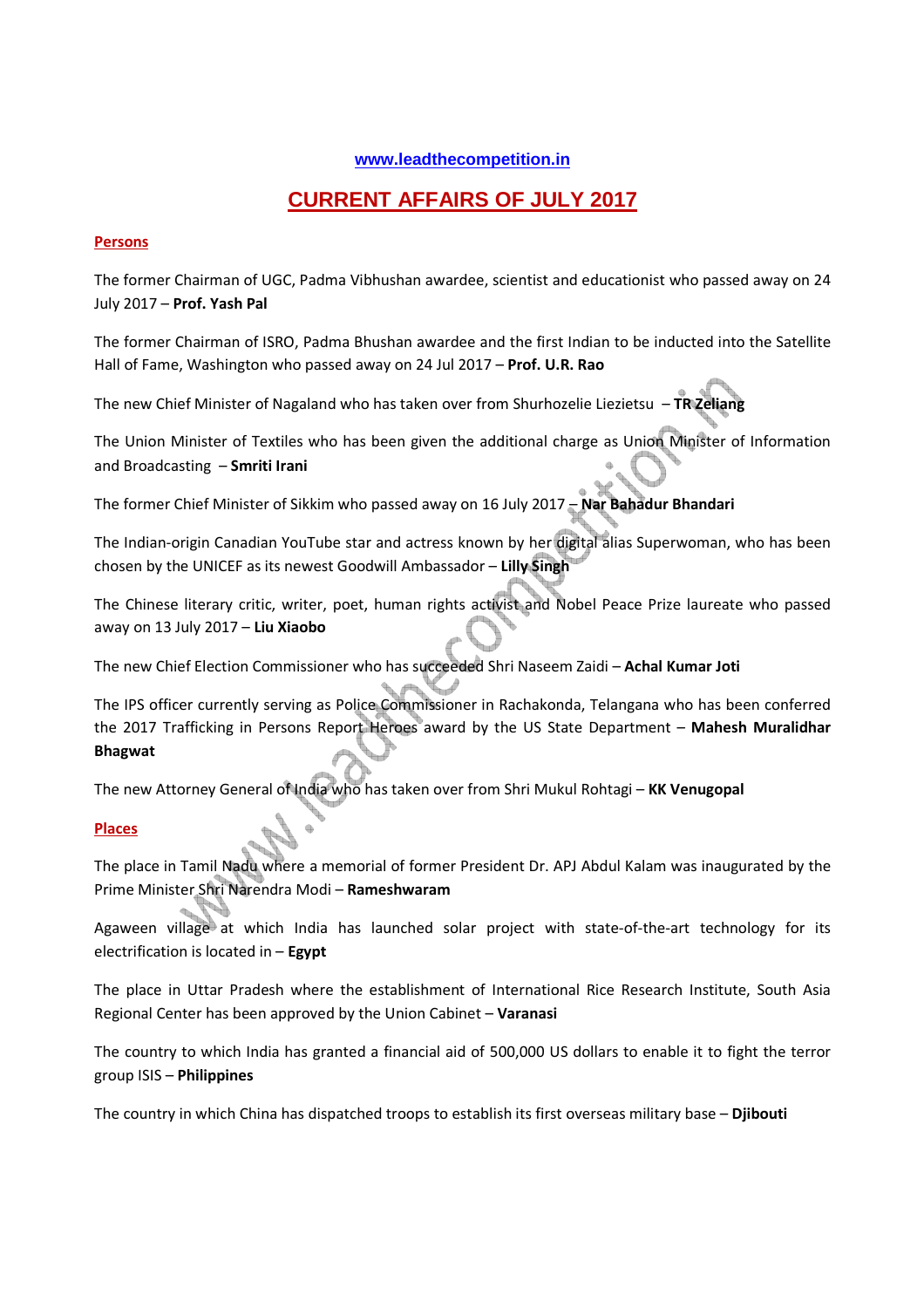The State which has become the first in the country to fix minimum educational qualification for candidates interested in contesting elections to village cooperative societies and various other cooperative bodies – **Rajasthan**

The UNESCO World Heritage Site of Georgia which has been removed from the list of WHS in danger – **Gelati Monastery**

The airport which has ranked first in Customer Satisfaction among 49 airports in the country in the latest CSI survey conducted by an independent agency commissioned by the Airport Authority of India for the period of January-June 2017 – **Raipur (Swami Vivekananda Airport)** 

The venue of G-20 Summit (12th meeting) held from 7 to 8 July 2017 – **Hamburg, Germany** 

The state in which 6.6 crore trees were planted in just 12 hours in an attempt to break the record of 5 crore tree in 24 hours by Uttar Pradesh – **Madhya Pradesh**

## **Sports**

The Indian badminton player who has won the United States Open Grand Prix Gold defeating Parupalli Kashyap in the finals – **HS Prannoy** 

The former Indian test cricketer who has been appointed the bowling coach of the Indian national cricket team – **Bharat Arun**

The Indian woman cricketer who has become the first player to cross 6000 runs in the history of women's ODI during the ICC World Cup match against Australia (surpassing England captain Charlotte Edwards's 5992 runs) – **Mithali Raj** 

The new coach of Indian cricket team who has been appointed to take over after the former coach Anil Kumble resigned in June 2017 – **Ravi Shastri** 

The team which has won the 2017 FIFA Confederations Cup defeating Chile in the finals at Krestovsky Stadium in Saint Petersburg (Russia) – **Germany**

## **Defence**

The 1,00,000 ton nuclear powered aircraft carrier commissioned by the United States Navy is named – **USS Gerald R. Ford** 

The joint military exercise conducted by the Navies of India, USA and Japan in the Bay of Bengal from 10 to 17 July 2017 – **Malabar 17** 

## **Information Technology**

The mobile phone App launched by the Ministry of Earth Sciences for timely dissemination of Ocean Information and Advisory Services that includes Potential Fishing Zone (PFZ) advisories, Ocean State Forecast (OSF), High Wave Alerts and Tsunami early warnings is named – **Sagar Vani**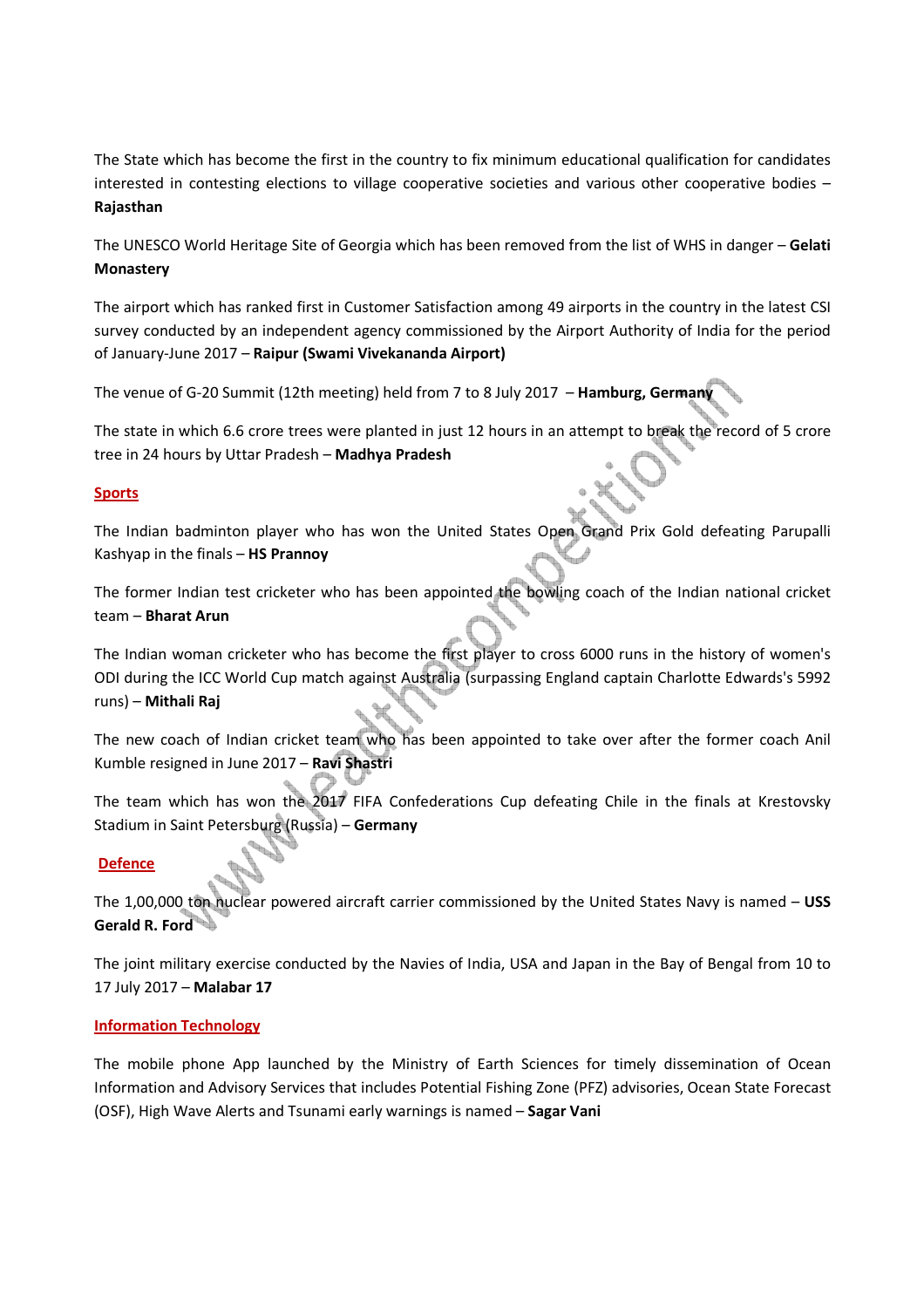The mobile phone App for performance based maintenance of rural roads launched by the Ministry of Rural Development is named – **Aarambh**

The recruiting app launched by Google for small and medium sized business enterprises is named – **Hire**

The new tax payer service module compiling various tax tools, live chat facility, dynamic updates, and important links to various processes within the Income Tax Department in a single module is named – **Aaykar Setu** 

## **Miscellaneous**

The company which has developed India's first bio-methane bus (bio-methane is produced out of biodegradable materials like kitchen waste) – **Tata Motors**

The rocket capable of placing a low earth satellite in space, launched by Iran from Imam Khomeini Iranian Space Agency is named – **Simorgh**

The massive supercluster of galaxies (about 4 billion light years away and spreads over a great wall about 600 million light years across) discovered by a group of astronomers belonging to Inter-University Centre for Astronomy and Astrophysics (IUCAA) and Indian Institutes of Science Education and Research (IISER) in Pune, besides NIT, Jamshedpur and Newman College, Thodupuzha has been named – **Saraswati** 

The rank of India in the Global Cybersecurity Index released by International Telecommunication Union (the list is topped by Singapore, USA and Malaysia at 1st, 2nd and 3rd positions respectively) – **23rd** 

The company with which the National Book Trust has launched the Har Haath Ek Kitaab scheme to enable people to buy and donate books to underprivileged children – **Snapdeal**

The Indian telecom company which has launched the Asia-Africa-Europe (AAE-1) submarine cable system, (the longest 100Gbps technology based submarine system) with a length of over 25,000 km from Marseille, France to Hong Kong – **Reliance Jio**

## **Important Days of July**

| International Day of Co-operatives: 01 July 2017              |
|---------------------------------------------------------------|
| Designated by: United Nations General Assembly                |
| First observed: 1993                                          |
| Theme: Co-operatives ensure no-one is left behind             |
| World Population Day: 11 July 2017                            |
| Designated by: United Nations Development Programme           |
| First observed: 1989                                          |
| Theme: Family Planning: Empowering People, Developing Nations |
| World Youth Skills Day: 15 July 2017                          |
| Designated by: UNESCO                                         |
| First observed: 2015                                          |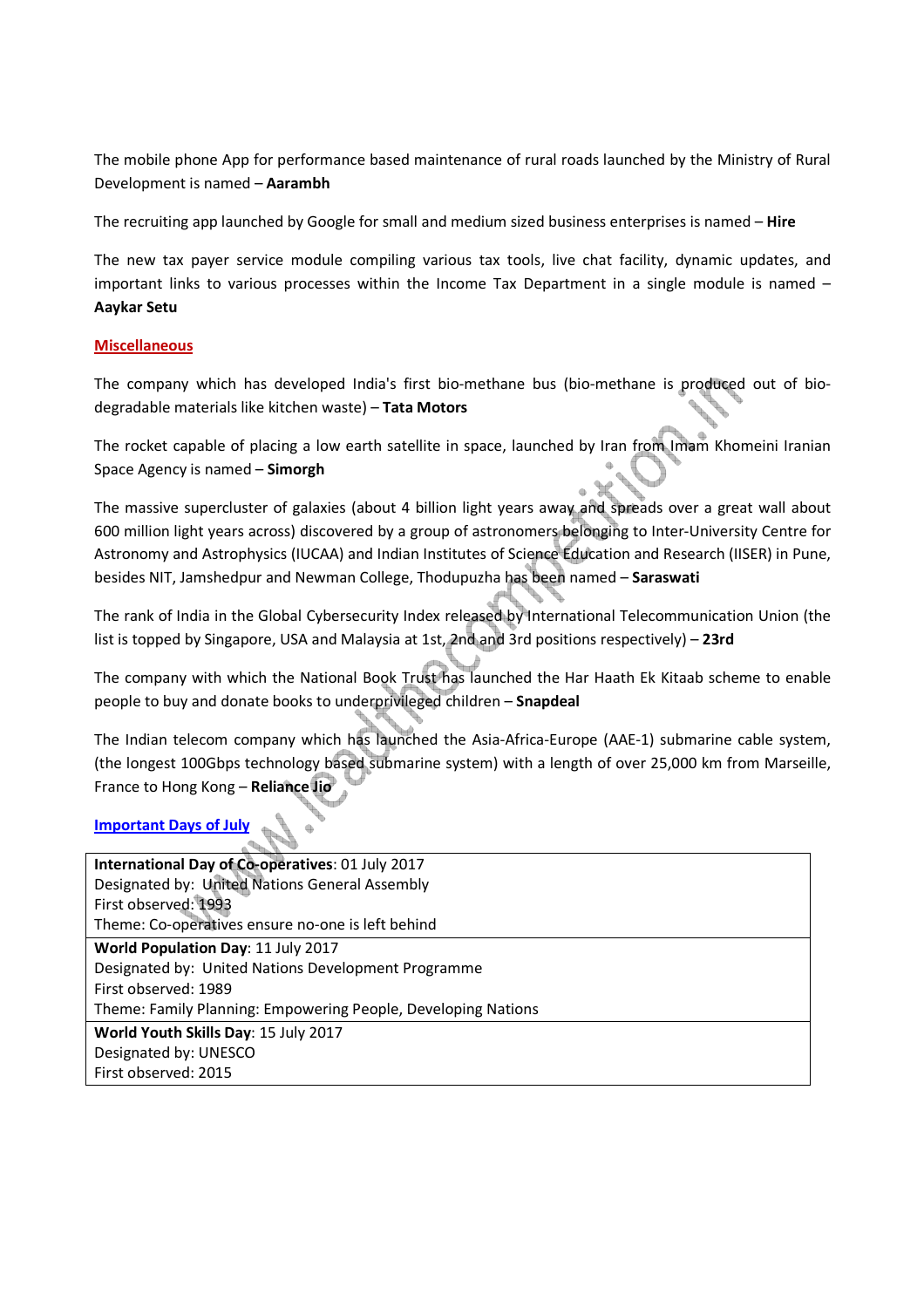| Nelson Mandela International Day: 18 July 2017         |  |
|--------------------------------------------------------|--|
| Designated by: UN General Assembly                     |  |
| First observed: 2010                                   |  |
| Theme: Action Against Poverty                          |  |
| <b>World Hepatitis Day: 28 July 2017</b>               |  |
| Designated by: World Health Organisation               |  |
| First observed: 2008                                   |  |
| Theme: Eliminate Hepatitis                             |  |
| International Tiger Day: 29 July 2017                  |  |
| Designated by: St Petersburg Tiger Summit              |  |
| First observed: 2010                                   |  |
| Theme: Fresh Ecology for Tigers' Protection            |  |
| World Day against Trafficking in Persons: 30 July 2017 |  |
| Designated by: United Nations General Assembly         |  |
| First observed: 2014                                   |  |
| Theme: Act to Protect and Assist Trafficked Persons    |  |
|                                                        |  |

## **JIGYASA - Student-Scientist Connect Programme**

Jigyasa is a student- scientist connect programme launched by Council of Scientific and Industrial Research (CSIR) with Kendriya Vidyalaya Sangathan (KVS). The focus is on connecting school students and scientists so as to extend student's classroom learning with that of a very well planned research laboratory based learning.

 The Programme is expected to connect 1151 Kendriya Vidyalayas with 38 National Laboratories of CSIR targeting 100,000 students and nearly 1000 teachers annually.

 The program will also enable the students and teachers to practically live the theoretical concepts taught in science by visiting CSIR laboratories and by participating in mini-science projects. The model of engagement includes:

- 1. Student Residential Programmes
- 2. Scientists as Teachers and Teachers as Scientists
- 3. Lab specific activities/ On-site Experiments
- 4. Visits of Scientists to Schools/Outreach Programmes
- 5. Science and Maths Clubs
- 6. Popular Lecture Series/ demonstration programme at Schools
- 7. Student Apprenticeship Programmes
- 8. Science Exhibitions
- 9. Projects of National Children's Science Congress
- 10. Teacher Workshops
- 11. Tinkering Laboratories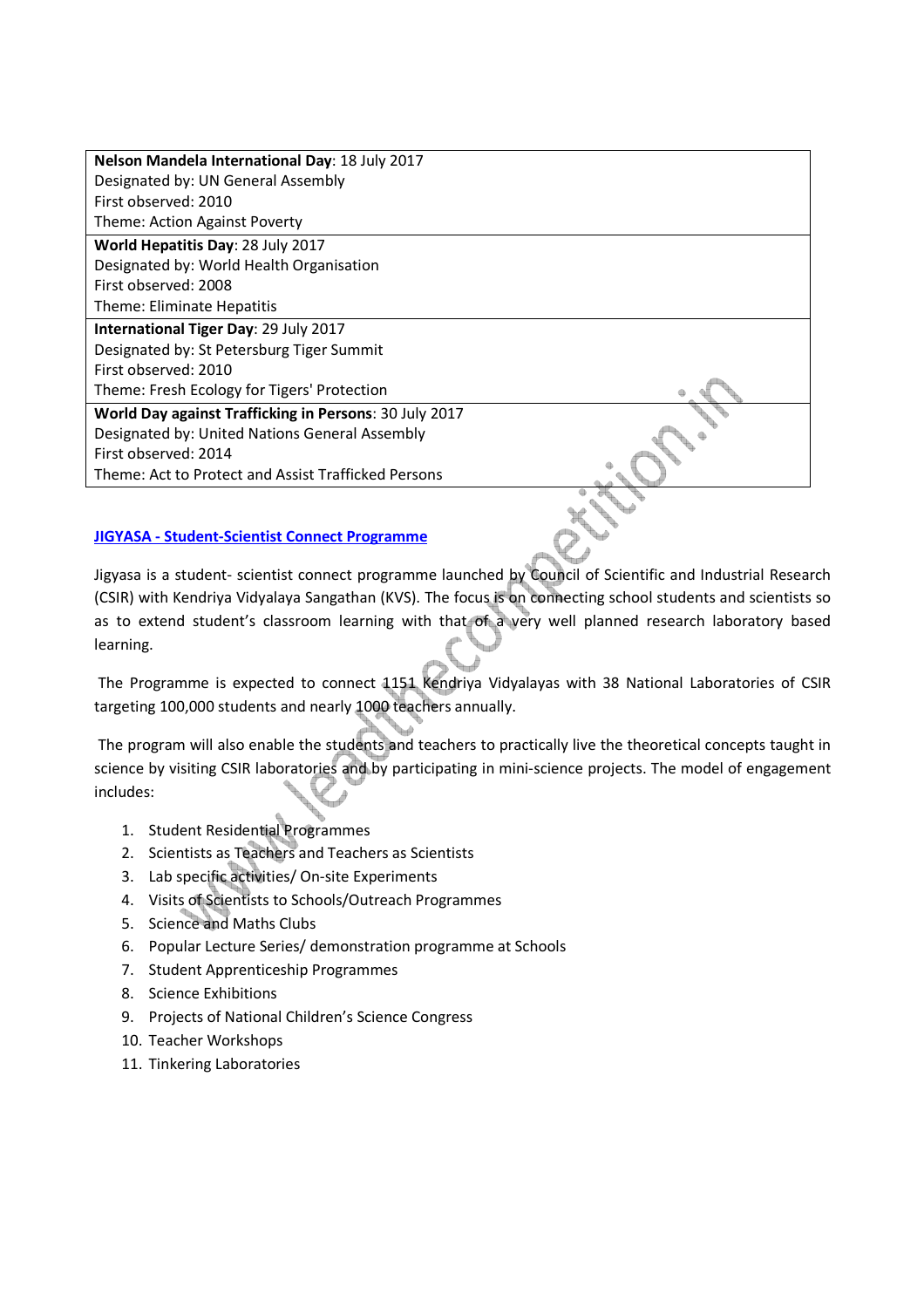## **First Solar Powered DEMU**

The Railways on 14.07.17 launched the country's first solar-powered local train at Safdarjung in Delhi with a battery bank facility that ensures sufficient power even in the absence of sunlight.

The 1,600 horsepower train has been manufactured at the Integral Coach Factory (ICF) in Chennai, its solar system and panels have been developed and fitted by the Indian Railways Organization of Alternative Fuel (IROAF). The IROAF has developed this system with a smart inverter, which optimises power generation on a moving train to cater to full load even during night hours with the help of a battery bank that ensures sufficient electricity.

The system reduces diesel consumption and the carbon signature of these commuter trains by reducing carbon dioxide generation by 9 tonnes per coach per year.

A solar-powered DEMU train with six trailer coaches will save about 21,000 litres of diesel, thereby saving Rs. 12 lakh every year, the Railways added.

#### **Asian Athletics Championship 2017**

Host city: Bhubaneshwar (Kalinga Stadium)

Mascot: Olly, the Olive Ridley

#### **Medals Tally**

| # | Country    |    |    |
|---|------------|----|----|
|   | India      | 12 | 15 |
|   | China      |    |    |
|   | Kazakhstan |    |    |
|   | Iran       |    |    |
|   | Vietnam    |    |    |
|   |            |    |    |

## Venue for 2019 games: Doha, Qatar

## **Wimbledon**

| Title                      | Winner                          | <b>Runner-up</b>                |
|----------------------------|---------------------------------|---------------------------------|
| Gentlemen's Singles        | Roger Federer (Switzerland)     | Marin Cilic (Croatia)           |
| Ladies' Singles            | Garbine Muguruza (Spain)        | Venus Williams (USA)            |
| <b>Gentlemen's Doubles</b> | Lukasz Kubot (Poland) and       | Oliver Marach (Austria) and     |
|                            | Marcelo Melo (Brazil)           | Mate Pavic (Croatia)            |
| Ladies' Doubles            | Ekaterina Makarova (Russia) and | Chan Hao-ching (Chinese Taipei) |
|                            | Elena Vesnina (Russia)          | and Monica Niculescu (Romania)  |
| <b>Mixed Doubles</b>       | Jamie Murray (UK) and           | Henri Kontinen (Finland) and    |
|                            | Martina Hingis (Switzerland)    | Heather Watson (UK)             |

Note: Roger Federer won his 8th Wimbledon title (highest number of Wimbledon Genlemen's singles titles by any person).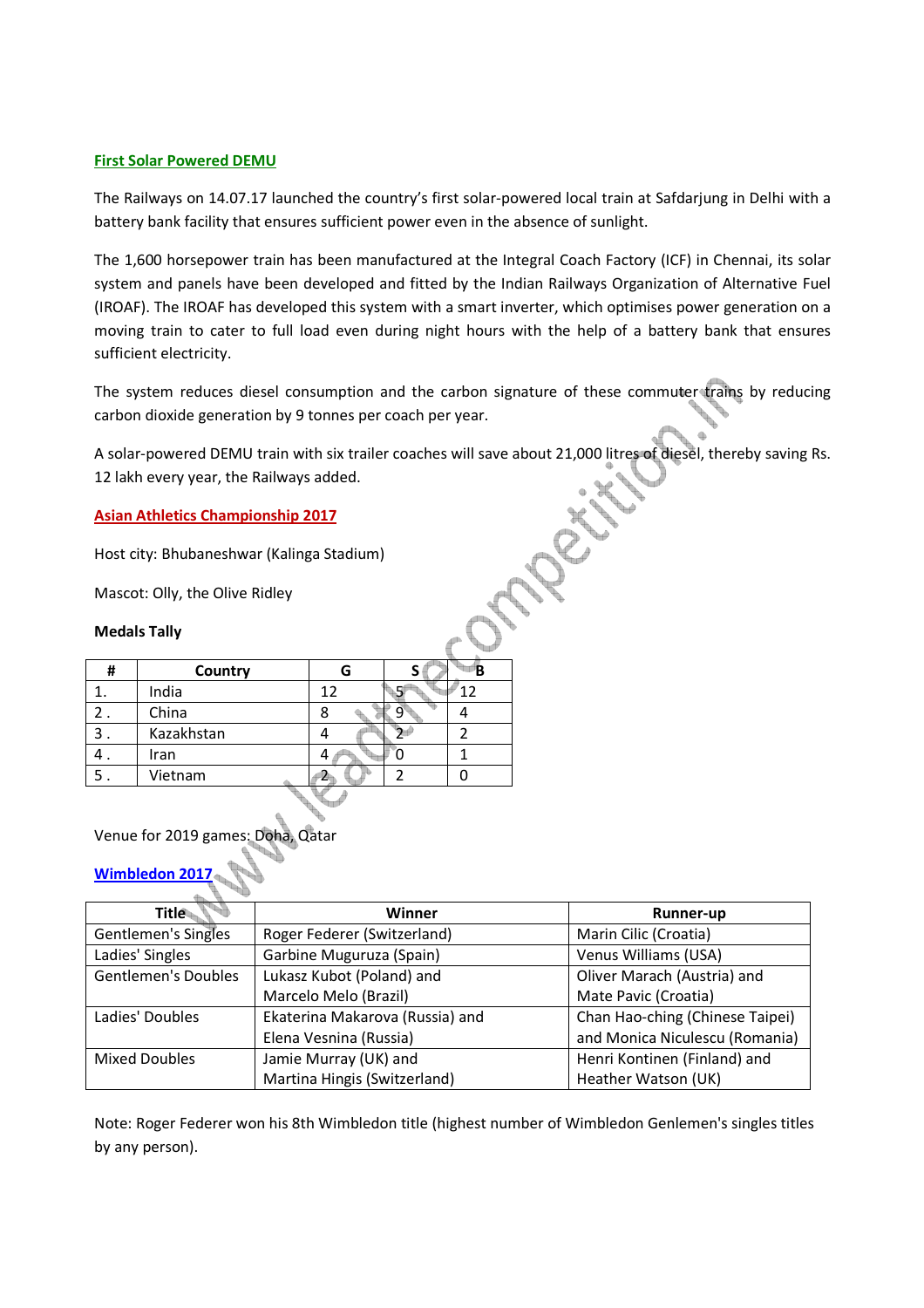#### **IIFA Awards 2017**

Best Film: **Neerja**

Best Director: **Aniruddha Roy Choudhary** for Pink

Best Actor: **Shahid Kapoor** (Udta Punjab)

Best Actress: **Alia Bhatt** (Udta Punjab)

Best Music Direction: **Pritam Chakraborty** (Ae Dil Hai Mushkil)

#### **Muntra, India's first unmanned tank**

Developed by: DRDO

Three variants: Muntra-S, Muntra-M, Muntra-N

**Muntra-S**: For unmanned surveillance

**Muntra-M**: For detecting mines

**Muntra-N**: For areas where there is nuclear radiation or bio-weapon risk

**Women's Cricket World Cup 2017**

#### Host: **England and Wales**

Dates: 24 June to 23 July 2017

Teams: Australia, England, New Zealand, West Indies, India, South Africa, Sri Lanka and Pakistan

Semi-finalists: Australia, England, India and South Africa

Winners and runners-up: **England** and **India**

Player of the series: **Tammy Beaumont** (England)

Most runs: **Tammy Beaumont** (England)

Most wickets: **Dane van Niekirk** (S Africa)

Captains: **Mithali Raj** (India), **Heather Knight** (England)

Most runs by an Indian: **Mithali Raj**

Most wickets by an Indian: **Deepti Sharma**

Venue for 2021 World Cup: **New Zealand**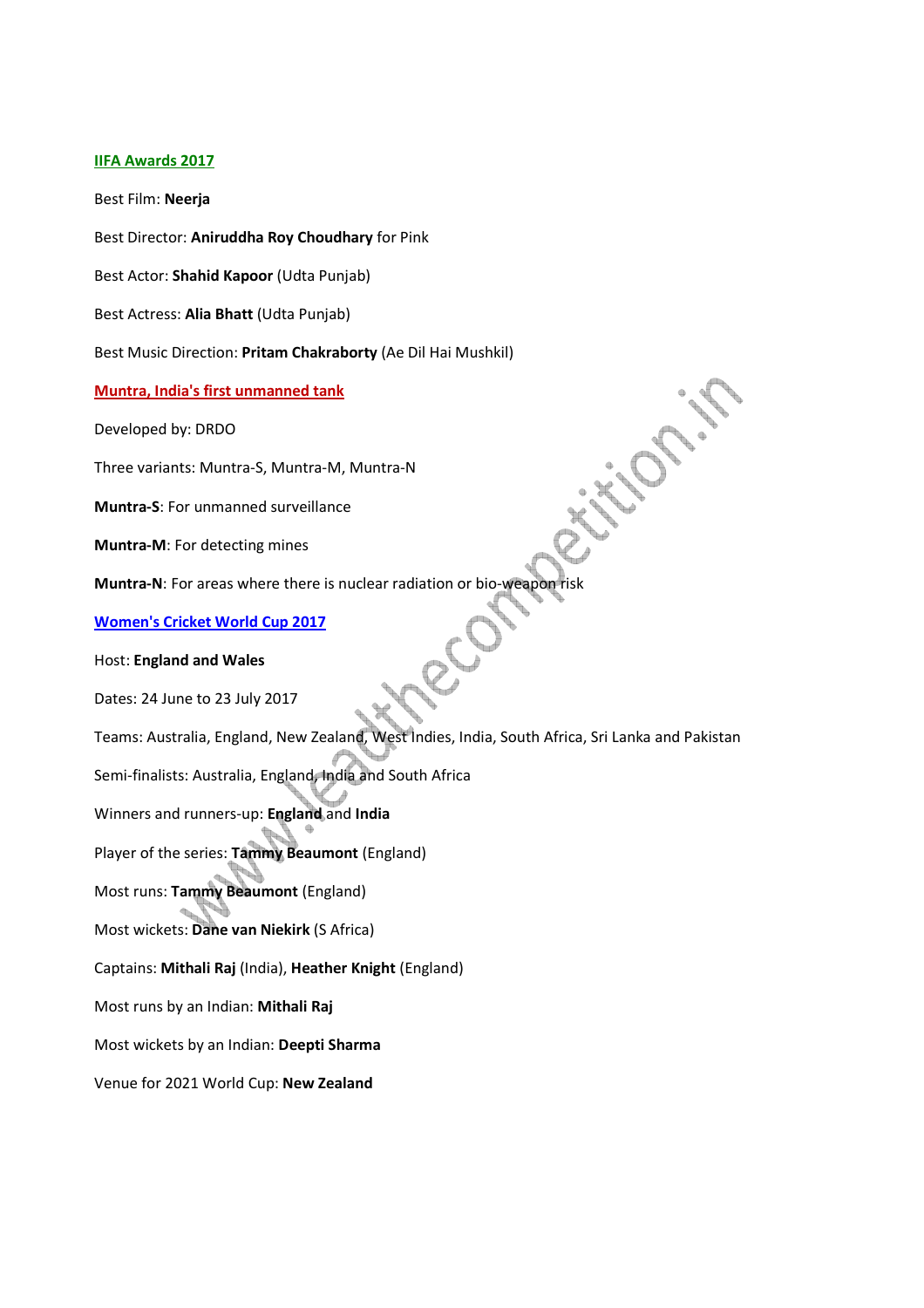## **Pradhan Mantri Vaya Vandana Yojana**

PMVVY is a Pension Scheme announced by the Government of India exclusively for the senior citizens available from 4th May, 2017 to 3rd May, 2018; The Scheme can be purchased offline as well as online through Life Insurance Corporation of India

Following are the major benefits under the Pradhan Mantri Vaya Vandana Yojana (PMVVY):

Scheme provides an assured return of 8% p.a. payable monthly (equivalent to 8.30% p.a. effective) for 10 years.

Pension is payable at the end of each period, during the policy term of 10 years, as per the frequency of monthly/ quarterly/ half-yearly/ yearly as chosen by the pensioner at the time of purchase.

The scheme is exempted from Service Tax/ GST.

On survival of the pensioner to the end of the policy term of 10 years, Purchase price along with final pension installment shall be payable.

Loan upto 75% of Purchase Price shall be allowed after 3 policy years (to meet the liquidity needs). Loan interest shall be recovered from the pension installments and loan to be recovered from claim proceeds.

The scheme also allows for premature exit for the treatment of any critical/ terminal illness of self or spouse. On such premature exit, 98% of the Purchase Price shall be refunded.

On death of the pensioner during the policy term of 10 years, the Purchase Price shall be paid to the beneficiary.

#### **Mode of Pension Minimum Purchase Price Maximum Purchase Price Minimum Pension amount Maximum Pension amount**  Yearly Rs. 1,44,578/- Rs. 7,22,892/- Rs. 12,000/- Rs. 60,000/-Half-yearly Rs. 1,47,601/- Rs. 7,38,007/- Rs. 6,000/- Rs. 30,000/-Quarterly Rs. 1,49,068/- Rs. 7,45,342/- Rs. 3,000/- Rs. 15,000/- Monthly Rs. 1,50,000/- Rs. 7,50,000/- Rs. 1,000/- Rs. 5,000/-

## **Minimum / Maximum Purchase Price and Pension Amount:**

**New President of India (14th)**

Shri Ram Nath Kovind

Date of Birth: 01 October 1945

Place of Birth: Derapur (U.P.)

Governor of Bihar: From 16 August 2015 to 20 June 2017

To take office on: 25 July 2017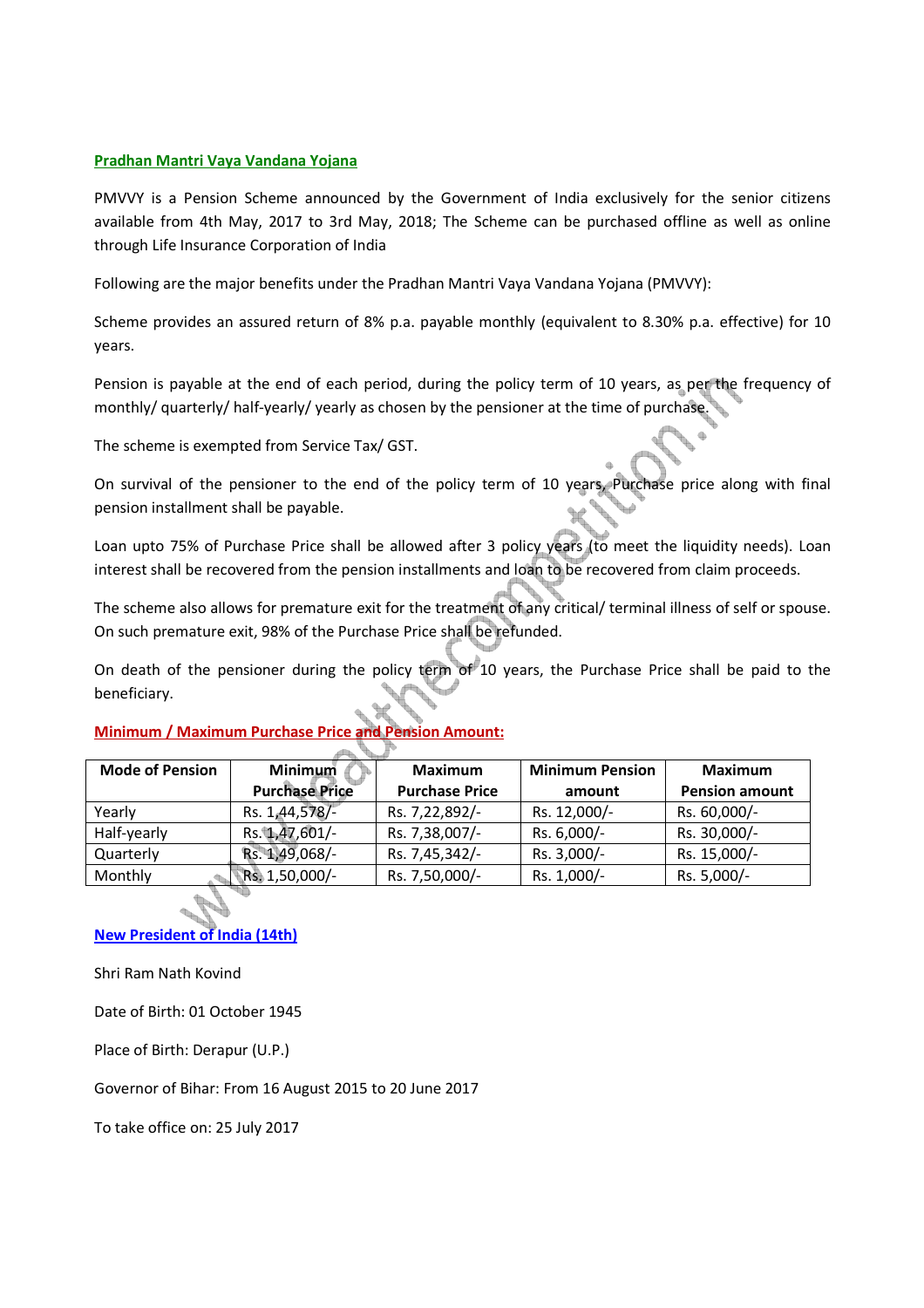#### **Global Treaty Banning Nuclear Weapons**

A global treaty banning nuclear weapons was adopted at the United Nations on July 7 despite opposition from nuclear powers. The treaty was adopted by a vote of 122 in favour with one country, NATO member The Netherlands voting against. Singapore abstained.

None of the nine countries that possess nuclear weapons viz. the United States, Russia, Britain, China, France, India, Pakistan, North Korea and Israel, took part in the negotiations or the vote. Even Japan, the only country to have suffered atomic attacks, in 1945, boycotted the talks as did most NATO countries.

The treaty will be open for signature to all States at UN Headquarters in New York on 20 September 2017, and enter into force 90 days after it has been ratified by at least 50 countries.

## **National Strategic Plan for Malaria Elimination**

National Strategic Plan for Malaria Elimination (2017-22) was launched by Shri J P Nadda, Union Minister of Health and Family Welfare recently. The Strategic Plan gives year wise elimination targets in various parts of the country depending upon the endemicity of malaria in the next 5 years. The target year for elimination of malaria is 2027.

The National Framework for Malaria Elimination (NFME) launched in 2016 outlined India's commitment for eliminating malaria by 2030.

#### **National Biopharma Mission**

National Biopharma Mission is the first ever Industry-Academia mission to accelerate biopharmaceutical development in India. The program named Innovate in India (i3) will witness an investment of USD 250 million with USD 125 million as a loan from World Bank and is anticipated to be a game changer for the Indian Biopharmaceutical industry.

India has been an active player in the pharmaceutical industry and has contributed globally towards making life saving drugs and low cost pharmaceutical products accessible and affordable for those in need. Be it the Rotavirus vaccine, heart valve prosthesis or affordable insulin, India has been a forerunner in these and many more. Despite, these advances Indian biopharmaceutical industry is still 10-15 years behind their counterparts in the developed countries and faces stiff competition from China, Korea and others. The lacuna primarily exists due to disconnected centers of excellence, less focus on translational research and staggered funding. There was an immediate need felt to focus on consolidated efforts to promote product discovery, translational research and early stage manufacturing in the country to ensure inclusive innovation.

i3 is committed to addressing these gaps with a Mission to make India a hub for design and development of novel, affordable and effective biopharmaceutical products and solutions. The aim of the Mission is to Enable and nurture an ecosystem for preparing India's technological and product development capabilities in biopharmaceuticals to a level that will be globally competitive over the next decade, and transform the health standards of India's population through affordable product development.